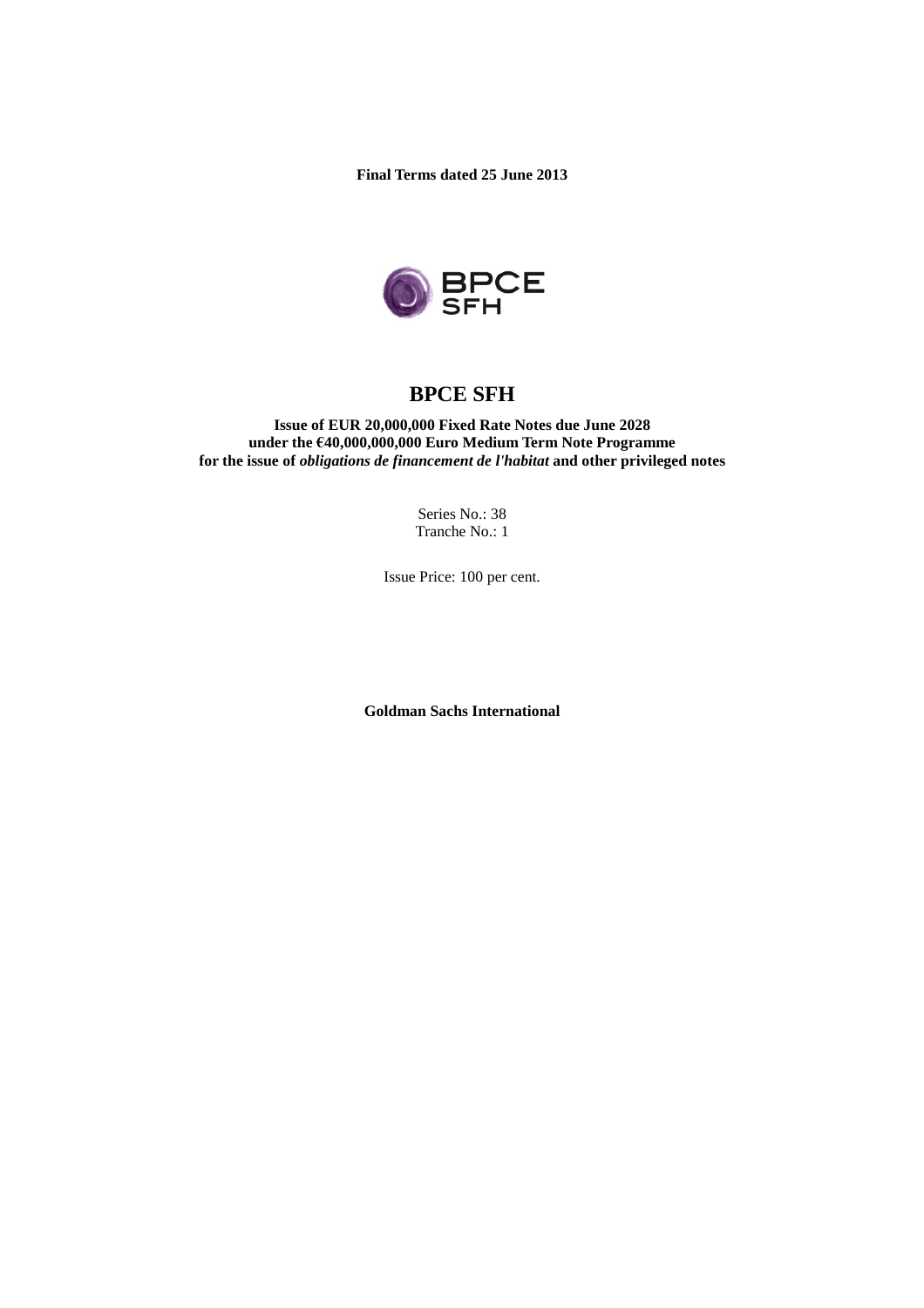#### **PART A - CONTRACTUAL TERMS**

Terms used herein shall be deemed to be defined as such for the purposes of the terms and conditions (the "**Terms and Conditions**") set forth in the base prospectus dated 30 April 2013 which received visa No. 13-192 from the *Autorité des marchés financiers* (the "**AMF**") on 30 April 2013 (the "**Base Prospectus**") which constitutes a base prospectus for the purposes of the Prospectus Directive (as defined below).

This document constitutes the final terms (the "**Final Terms**") relating to the notes described herein (the "**Notes**") for the purposes of Article 5.4 of the Prospectus Directive and must be read in conjunction with such Base Prospectus. Full information on the Issuer and the offer of the Notes is only available on the basis of the combination of these Final Terms and the Base Prospectus. The Base Prospectus and these Final Terms are available for viewing on the websites of BPCE (www.bpce.fr) and of the AMF (www.amf-france.org) and during normal business hours at the registered office of the Issuer and at the specified office of the Paying Agent(s) where copies may be obtained. "**Prospectus Directive**" means Directive 2003/71/EC of the European Parliament and of the Council of 4 November 2003 (as amended, including by the 2010 PD Amending Directive, to the extent implemented in the relevant Member State of the European Economic Area which has implemented the Prospectus Directive (each a "**Relevant Member State**")), and includes any relevant implementing measure of the Prospectus Directive in each Relevant Member State, and "**2010 PD Amending Directive**" means Directive 2010/73/EU of the European Parliament and of the Council of 24 November 2010 and includes any relevant implementing measure of the 2010 PD Amending Directive.

| 1.  | (i)                                       | <b>Series Number:</b>              | 38                                                                                                                                                                                   |
|-----|-------------------------------------------|------------------------------------|--------------------------------------------------------------------------------------------------------------------------------------------------------------------------------------|
|     | (ii)                                      | <b>Tranche Number:</b>             | 1                                                                                                                                                                                    |
|     |                                           |                                    |                                                                                                                                                                                      |
| 2.  |                                           | <b>Specified Currency:</b>         | Euro ("EUR")                                                                                                                                                                         |
| 3.  | <b>Aggregate Nominal Amount of Notes:</b> |                                    |                                                                                                                                                                                      |
|     | (i)                                       | Series:                            | EUR 20,000,000                                                                                                                                                                       |
|     | (ii)                                      | Tranche:                           | EUR 20,000,000                                                                                                                                                                       |
| 4.  | <b>Issue Price:</b>                       |                                    | 100 per cent. of the Aggregate Nominal Amount<br>of the Tranche                                                                                                                      |
| 5.  |                                           | <b>Specified Denomination(s):</b>  | EUR 100,000                                                                                                                                                                          |
| 6.  | (i)                                       | <b>Issue Date:</b>                 | 27 June 2013                                                                                                                                                                         |
|     | (ii)                                      | <b>Interest Commencement Date:</b> | <b>Issue Date</b>                                                                                                                                                                    |
| 7.  |                                           | <b>Final Maturity Date:</b>        | 27 June 2028                                                                                                                                                                         |
| 8.  | <b>Interest Basis:</b>                    |                                    | 2.63 per cent. Fixed Rate                                                                                                                                                            |
|     |                                           |                                    | (further particulars specified below)                                                                                                                                                |
| 9.  | <b>Redemption/Payment Basis:</b>          |                                    | Subject to any purchase and cancellation or early<br>redemption, the Notes will be redeemed at the<br>Final Maturity Date at 100 per cent. of the<br><b>Aggregate Nominal Amount</b> |
|     |                                           |                                    | (further particulars specified below)                                                                                                                                                |
| 10. |                                           | <b>Change of Interest Basis:</b>   | Not Applicable                                                                                                                                                                       |
| 11. | <b>Put/Call Options:</b>                  |                                    | Not Applicable                                                                                                                                                                       |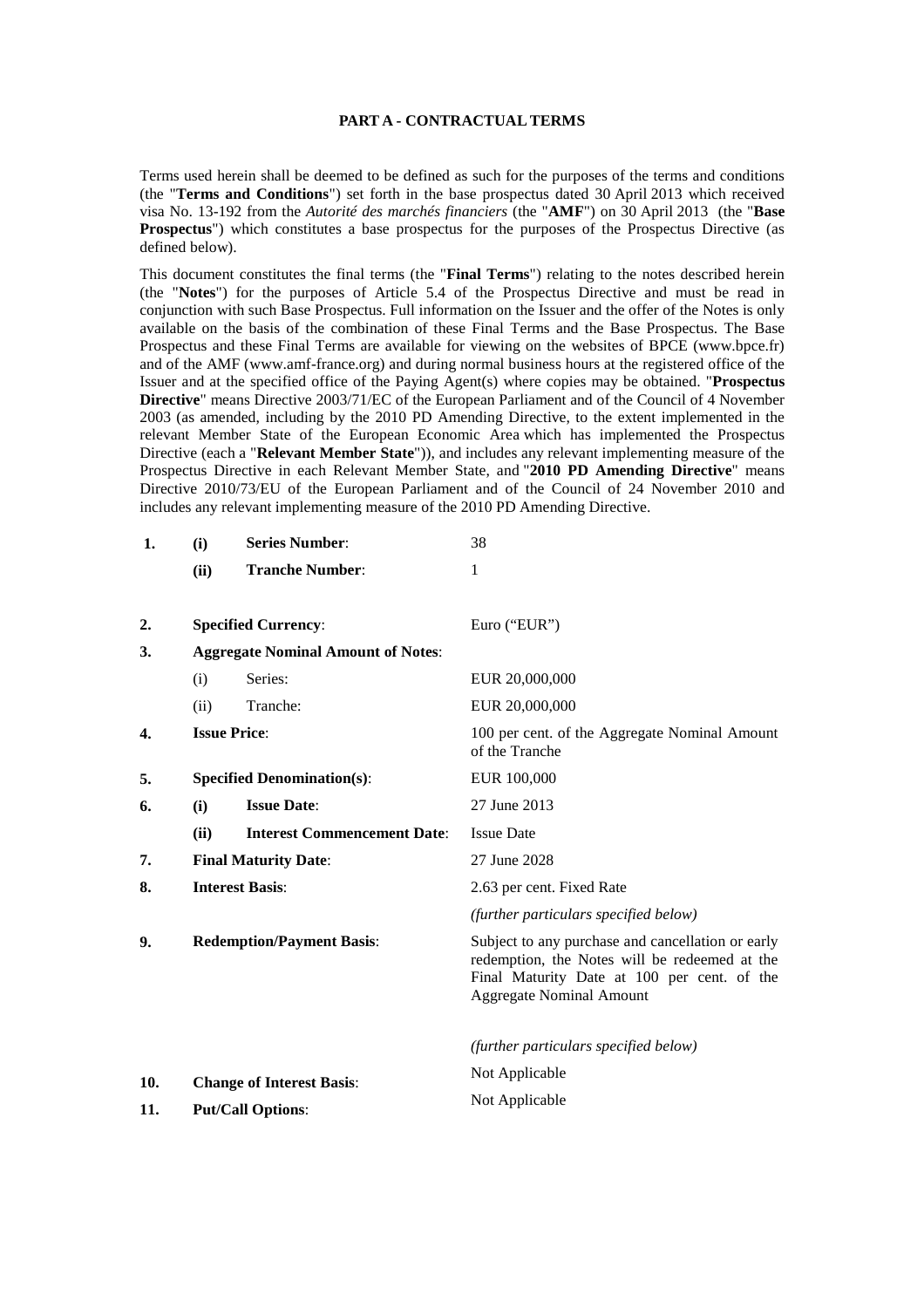| issuance of Notes obtained: | Decisions of the <i>Conseil d'administration</i> (board<br>of directors) of the Issuer (i) dated 17 December<br>2012 authorising the issue of <i>obligations</i> de<br><i>financement de l'habitat</i> and other resources<br>benefiting from the <i>privilege</i> referred to in<br>Article L.515-19 of the French Code monétaire<br>et financier up to $\epsilon$ 10,000,000,000 for the period<br>beginning on 1 January 2013 and ending on<br>31 December 2013 and (ii) dated 5 April 2013<br>authorising the quarterly programme of<br>borrowings benefiting from such <i>privilege</i> of up<br>to $\text{\textsterling}3,000,000,000$ for the second quarter of<br>2013. |
|-----------------------------|---------------------------------------------------------------------------------------------------------------------------------------------------------------------------------------------------------------------------------------------------------------------------------------------------------------------------------------------------------------------------------------------------------------------------------------------------------------------------------------------------------------------------------------------------------------------------------------------------------------------------------------------------------------------------------|
|-----------------------------|---------------------------------------------------------------------------------------------------------------------------------------------------------------------------------------------------------------------------------------------------------------------------------------------------------------------------------------------------------------------------------------------------------------------------------------------------------------------------------------------------------------------------------------------------------------------------------------------------------------------------------------------------------------------------------|

# **PROVISIONS RELATING TO INTEREST (IF ANY) PAYABLE**

**17. Put Option:** Not Applicable

**18. Final Redemption Amount of each**

**Note**:

| 13. | <b>Fixed Rate Note Provisions:</b> |                                           | Applicable                                                                                                                                                |  |
|-----|------------------------------------|-------------------------------------------|-----------------------------------------------------------------------------------------------------------------------------------------------------------|--|
|     | (i)                                | Rate(s) of Interest:                      | 2.63 per cent. per annum payable annually in<br>arrear                                                                                                    |  |
|     | (ii)                               | Interest Payment Date(s):                 | 27 June in each year up to and including the Final<br>Maturity Date, subject to adjustment in<br>accordance with the Following Business Day<br>Convention |  |
|     | (iii)                              | Fixed Coupon Amount(s):                   | EUR 2,630 per Specified Denomination                                                                                                                      |  |
|     | (iv)                               | Broken Amount(s):                         | Not Applicable                                                                                                                                            |  |
|     | (v)                                | Day Count Fraction (Condition<br>$5(a)$ : | Actual/Actual-ICMA                                                                                                                                        |  |
|     | (vi)                               | <b>Determination Dates:</b>               | 27 June in each year                                                                                                                                      |  |
| 14. |                                    | <b>Floating Rate Note Provisions:</b>     | Not Applicable                                                                                                                                            |  |
| 15. | <b>Zero Coupon Note Provisions</b> |                                           | Not Applicable                                                                                                                                            |  |
|     |                                    | PROVISIONS RELATING TO REDEMPTION         |                                                                                                                                                           |  |
| 16. | <b>Call Option:</b>                |                                           | Not Applicable                                                                                                                                            |  |
|     |                                    |                                           |                                                                                                                                                           |  |

EUR 100,000 per Specified Denomination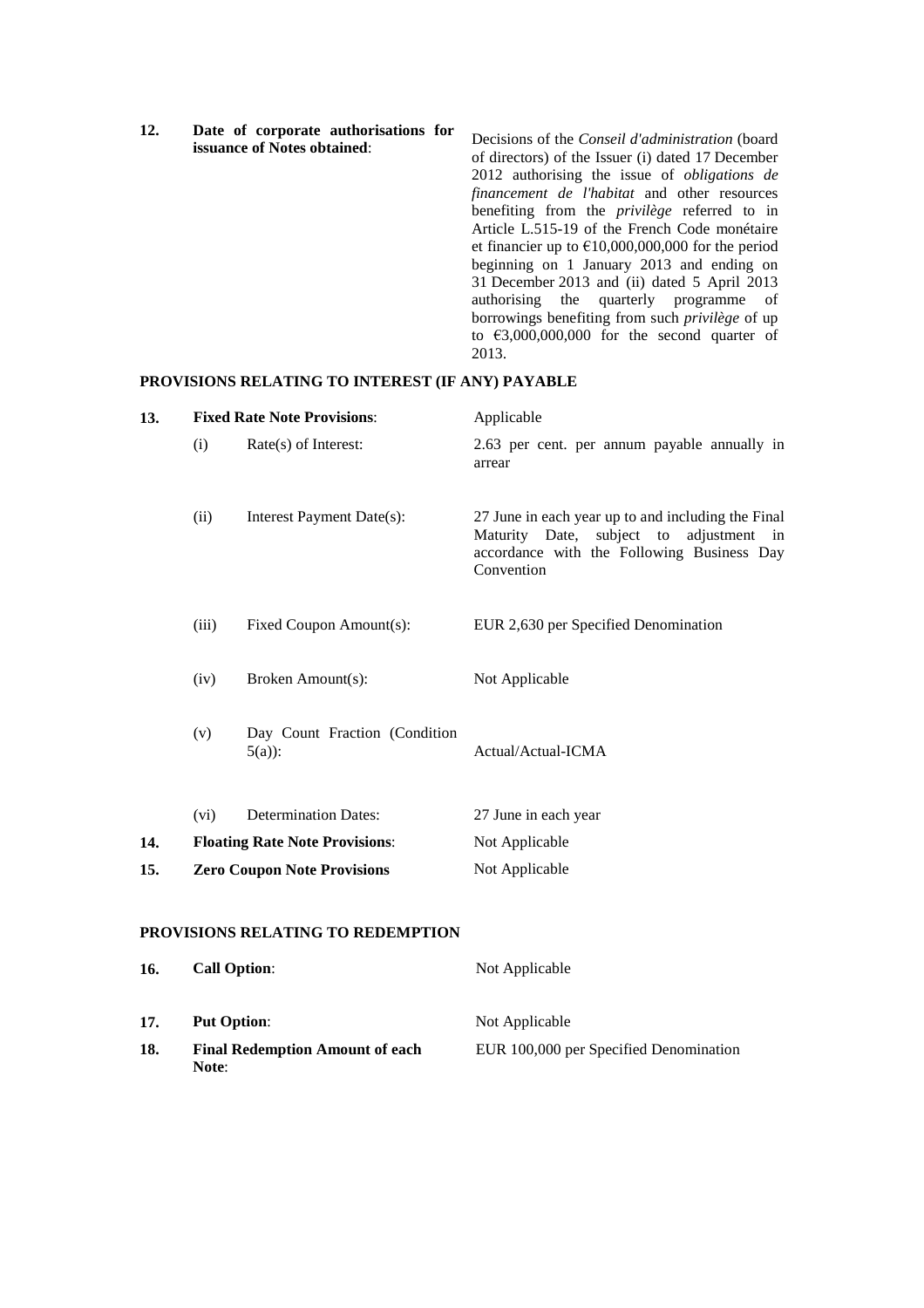| 19.        | <b>Redemption by Instalment:</b>                                                                                                               | Not Applicable                                                                   |
|------------|------------------------------------------------------------------------------------------------------------------------------------------------|----------------------------------------------------------------------------------|
| <b>20.</b> | <b>Early Redemption Amount:</b>                                                                                                                |                                                                                  |
|            | Early Redemption Amount(s) of each<br>Note payable on event of default or other<br>early redemption as set out in the Terms<br>and Conditions: | EUR 100,000 per Specified Denomination                                           |
| 21.        | <b>Purchases (Condition 6(h)):</b>                                                                                                             | The Notes purchased shall be cancelled as set out<br>in the Terms and Conditions |

### **GENERAL PROVISIONS APPLICABLE TO THE NOTES**

| 22. |                       | <b>Governing law:</b>                                                                                                                                 | French law                                                                                                       |  |
|-----|-----------------------|-------------------------------------------------------------------------------------------------------------------------------------------------------|------------------------------------------------------------------------------------------------------------------|--|
| 23. | <b>Form of Notes:</b> |                                                                                                                                                       | <b>Dematerialised Notes</b>                                                                                      |  |
|     | (i)                   | Form of Dematerialised Notes:                                                                                                                         | Applicable - bearer form (au porteur)                                                                            |  |
|     | (ii)                  | <b>Registration Agent:</b>                                                                                                                            | Not Applicable                                                                                                   |  |
|     | (iii)                 | Temporary Global Certificate:                                                                                                                         | Not Applicable                                                                                                   |  |
| 24. |                       | Financial Centre(s) or other special<br>provisions relating to payment dates                                                                          |                                                                                                                  |  |
|     |                       | for the purposes of Condition $7(g)$ :                                                                                                                | <b>TARGET Business Day</b>                                                                                       |  |
| 25. |                       | <b>Talons for future Coupons or Receipts</b><br>to be attached to Definitive<br><b>Materialised Notes (and dates on which</b><br>such Talons mature): | Not Applicable.                                                                                                  |  |
| 26. | Masse:                |                                                                                                                                                       | The provisions of Condition 10 apply.                                                                            |  |
|     |                       |                                                                                                                                                       | The initial Representative will be:<br>Sylvain Thomazo                                                           |  |
|     |                       |                                                                                                                                                       | 20, rue Victor Bart<br>78000 Versailles<br>France                                                                |  |
|     |                       |                                                                                                                                                       | The alternate Representative will be:<br>Sandrine d'Haussy<br>69, avenue Gambetta<br>94100 Saint Maur Des Fosses |  |
|     |                       |                                                                                                                                                       | France                                                                                                           |  |
|     | <b>GENERAL</b>        |                                                                                                                                                       |                                                                                                                  |  |

### **GENERAL**

The aggregate principal amount of Notes issued has been translated into Euro at the rate of [●] per cent. producing a sum of: Not Applicable

## **RESPONSIBILITY**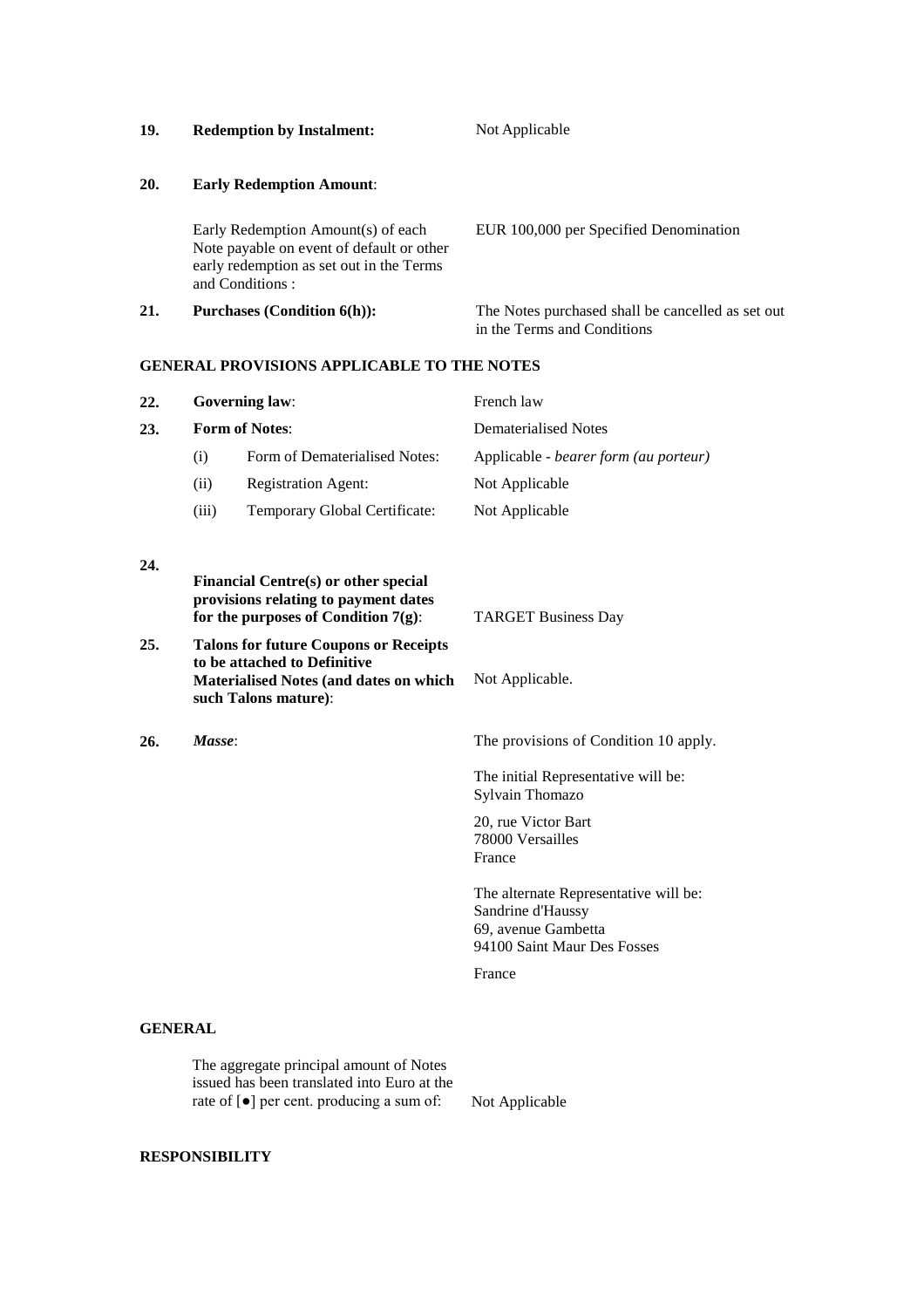I accept responsibility for the information contained in these Final Terms.

Signed on behalf of BPCE SFH:

By:

Duly authorised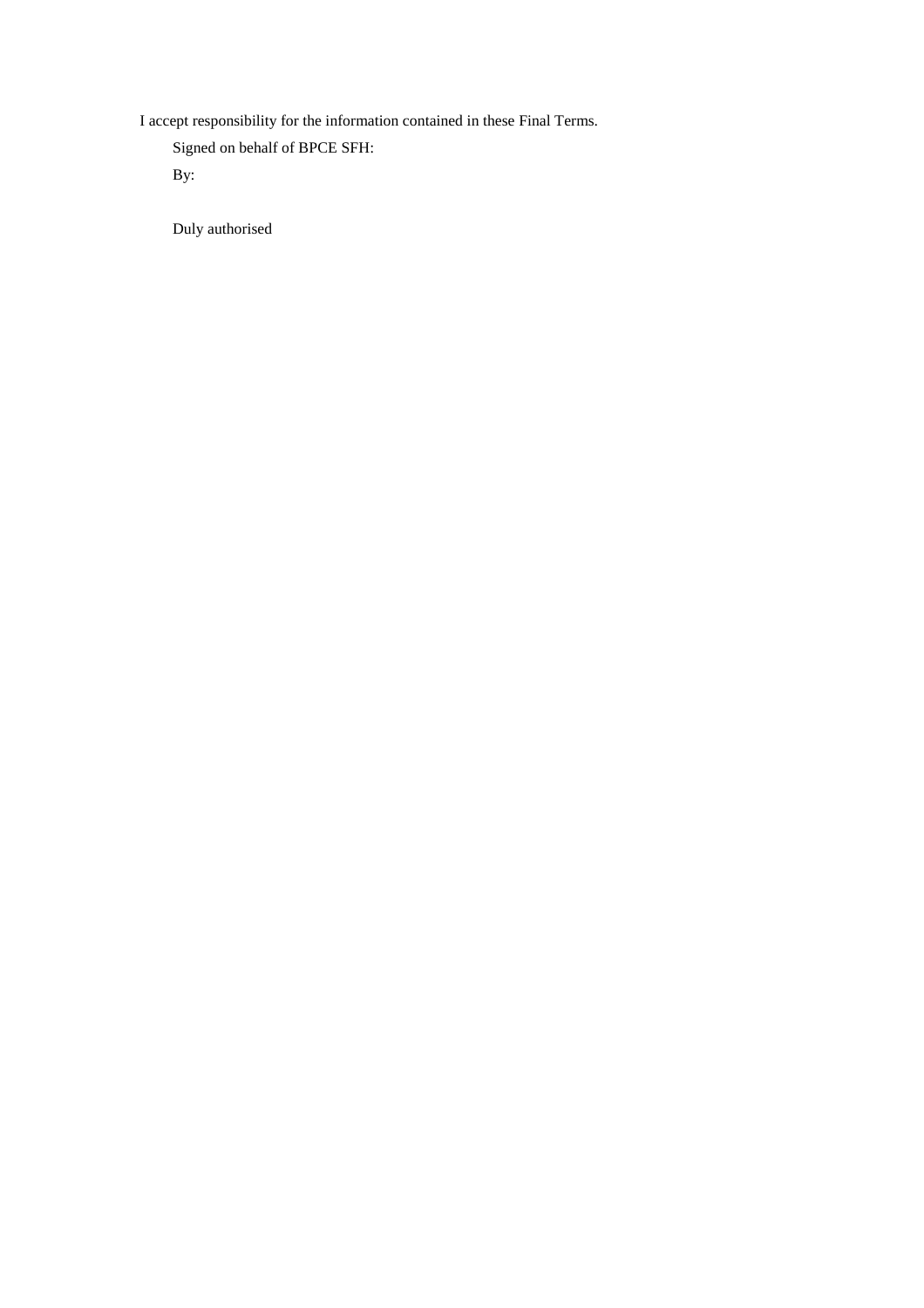### **PART B - OTHER INFORMATION**

### **1. LISTING AND ADMISSION TO TRADING**

| (i)   | $Listing(s)$ :                                                                                                                                                                                         | <b>Euronext Paris</b>                                                                                                                                                                       |
|-------|--------------------------------------------------------------------------------------------------------------------------------------------------------------------------------------------------------|---------------------------------------------------------------------------------------------------------------------------------------------------------------------------------------------|
| (ii)  | (a) Admission to trading:                                                                                                                                                                              | Application has been made by the Issuer (or on its<br>behalf) for the Notes to be admitted to trading on<br>Euronext Paris with effect from the Issue Date                                  |
|       | (b) Regulated Markets or equivalent<br>markets on which, to the knowledge of<br>the Issuer, securities of the same class of<br>the Notes to be admitted to trading are<br>already admitted to trading: | Not Applicable                                                                                                                                                                              |
| (iii) | Estimate of total expenses related to<br>admission to trading:                                                                                                                                         | <b>EUR 7,600</b>                                                                                                                                                                            |
| 2.    | <b>RATINGS</b>                                                                                                                                                                                         |                                                                                                                                                                                             |
|       | Ratings:                                                                                                                                                                                               | The Notes to be issued have been rated:                                                                                                                                                     |
|       |                                                                                                                                                                                                        | $S\&P: AAA;$                                                                                                                                                                                |
|       |                                                                                                                                                                                                        | Moody's: Aaa;                                                                                                                                                                               |
|       |                                                                                                                                                                                                        | Each of the above agencies] is established in the<br>European Union and has applied for registration<br>under Regulation (EC) 1060/2009 of the<br>European Parliament and the Council of 16 |

September 2009 on credit rating agencies, as amended (the "**CRA Regulation**") and included in the list of registered credit rating agencies published on the website of the European<br>Securities and Markets Authority Securities and Markets Authority (www.esma.europa.eu) in accordance with the CRA Regulation.

### **3. INTERESTS OF NATURAL AND LEGAL PERSONS INVOLVED IN THE ISSUE**

Save as discussed in "Subscription and Sale", so far as the Issuer is aware, no person involved in the offer of the Notes has an interest material to the offer*.*

### **4. FIXED RATE NOTES ONLY - YIELD**

Indication of yield: 2.63 per cent. **5. OPERATIONAL INFORMATION** ISIN Code: FR0011524222 Common Code: 094672287 Depositaries: **(a)** Euroclear France to act as Central Depositary: Yes **(b)** Common Depositary for Euroclear Bank and Clearstream Banking, *société anonyme:* No